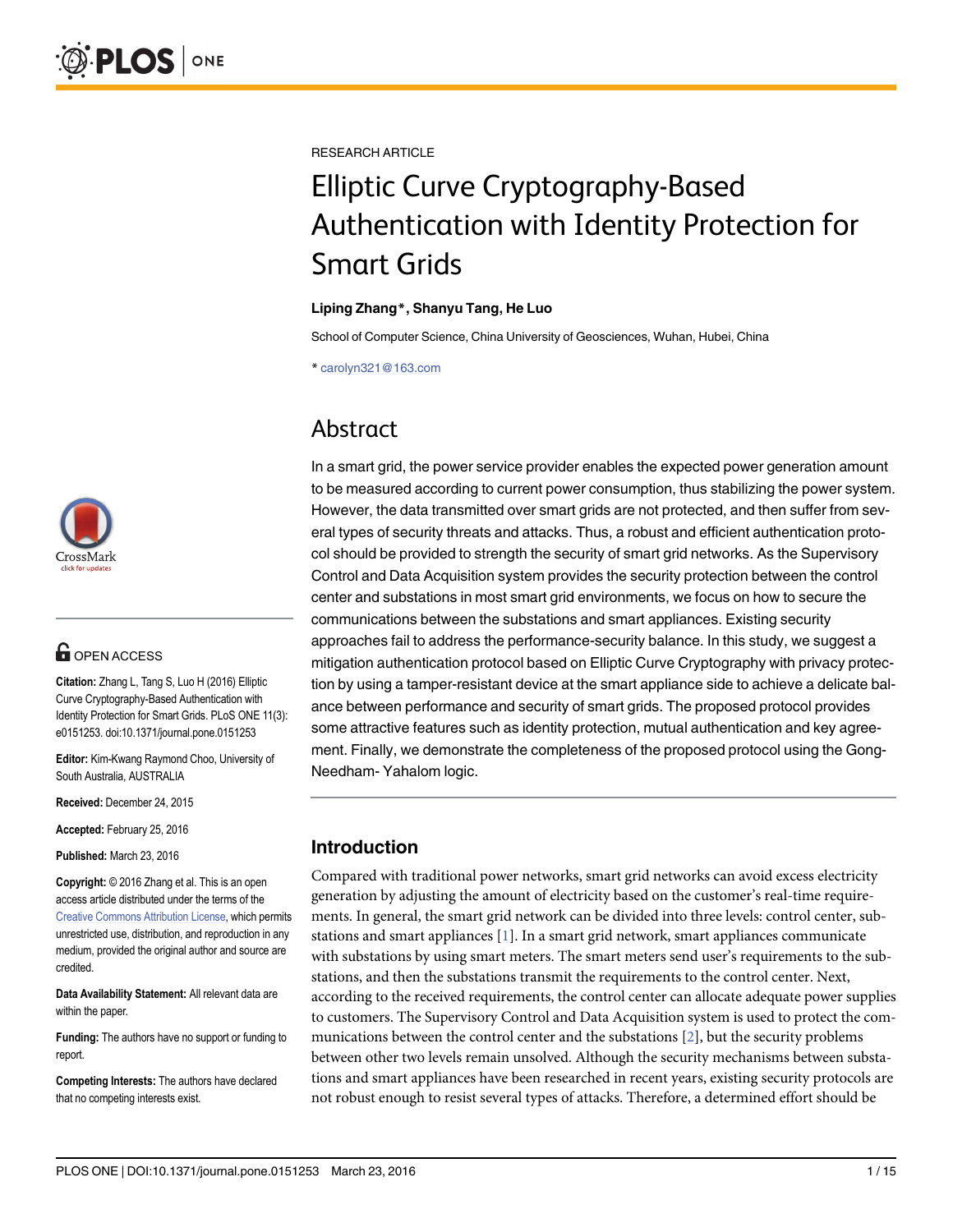<span id="page-1-0"></span>made to address the security issues associated with the communications between the substations and the smart appliances [\[3](#page-13-0)].

As smart meters are used to transmit the real-time electricity demands from customers, the data transmission process could easily suffer from several types of security threats and attacks. To protect the transmitted data, an efficient authentication scheme should be provided. Compared with the authentication protocols designed for other scenarios such as VoIP and Ad Hoc networks, it is more challenging to provide a suitable authentication protocol for smart grids due to its complicated architecture and diverse security requirements. On one hand, the authentication protocols should secure against various types of possible attacks and provide several security features to satisfy the secure requirements of smart grids. For example, the user privacy should be fully considered especially the user's identity protection, to prevent the adversary from obtaining the information about user's daily patterns, which may not be important in other application environments. On the other hand, smart grid communications are more sensitive to transmission latency, and so existing security approaches with intensive computation are impractical in smart grid networks.

Recently, several authentication protocols have been proposed  $[4-19]$  $[4-19]$  $[4-19]$  $[4-19]$  $[4-19]$  to protect the data transmission between communication entities. In an attempt to prevent the adversary from obtaining the daily habit of the customer through analyzing the electricity usage pattern, T.W. Chim et al. [[4\]](#page-14-0) designed an authentication protocol by using a tamper-resistant device at the smart appliance and a pseudo identity for the smart grid network to protect the privacy of the customer. However the proposed protocol was suffered from impersonation attacks. Since only substations could authenticate smart appliances, the adversary could easily impersonate the substations to cheat the smart appliances. Besides, their protocol failed to provide a key agreement function capable of protecting the communication between substations and smart appliances. Furthermore, since a timestamp was used in the signing module of their protocol, the clock synchronization problem could not be avoided. In order to reduce the computational cost, Mostafa et al. [[5\]](#page-14-0) proposed a message authentication mechanism by using the Computational Diffie-Hellman assumption for smart grids. In their protocol, mutual authentication and key agreement were realized by using Diffie-Hellman exchange protocol between the smart meters distributed at different hierarchical networks of the smart grid system, and the subsequent messages could be authenticated by using a shared session key established previously and the hash-based authentication code technique. However, the computational costs of both protocols were still very high due to the usage of expansive exponential operations. In the same year, Qing et al. [\[6](#page-14-0)] designed a multicast authentication protocol for smart grids by using onetime signature to reduce the storage cost and the signature size. Because the one-time signature-based multicast authentication could provide short authentication delay and low computation cost, their protocol achieved a good performance. However their work only focused on designing a light-weight authentication protocol, remained the key agreement issue unsolved.

In order to strengthen the security of smart grid communications, Soohyun Oh et al. [[7\]](#page-14-0) suggested a mutual authentication and key establishment mechanism based on public key certificates for smart grid. In their protocol, the data concentration unit's public key certificate and pre-shared long-term key were used to realize the mutual authentication between the data concentration unit and the intelligent devices. But the problem of distributing the shared longterm key limited this protocol's scalability and applicability. Biometric technique such as fingerprint was also adopted to achieve strong authentication for smart grids [\[10\]](#page-14-0). But these protocols are very complex due to the use of biometrics. In 2013, Binod Vaidya et al. proposed an authentication and authorization mechanism for smart grid networks [[13](#page-14-0)]. They realized multi-factor authentication and attribute-based authorization in a smart grid environment by using public key certificates, zero-knowledge and access control technologies. But the heavy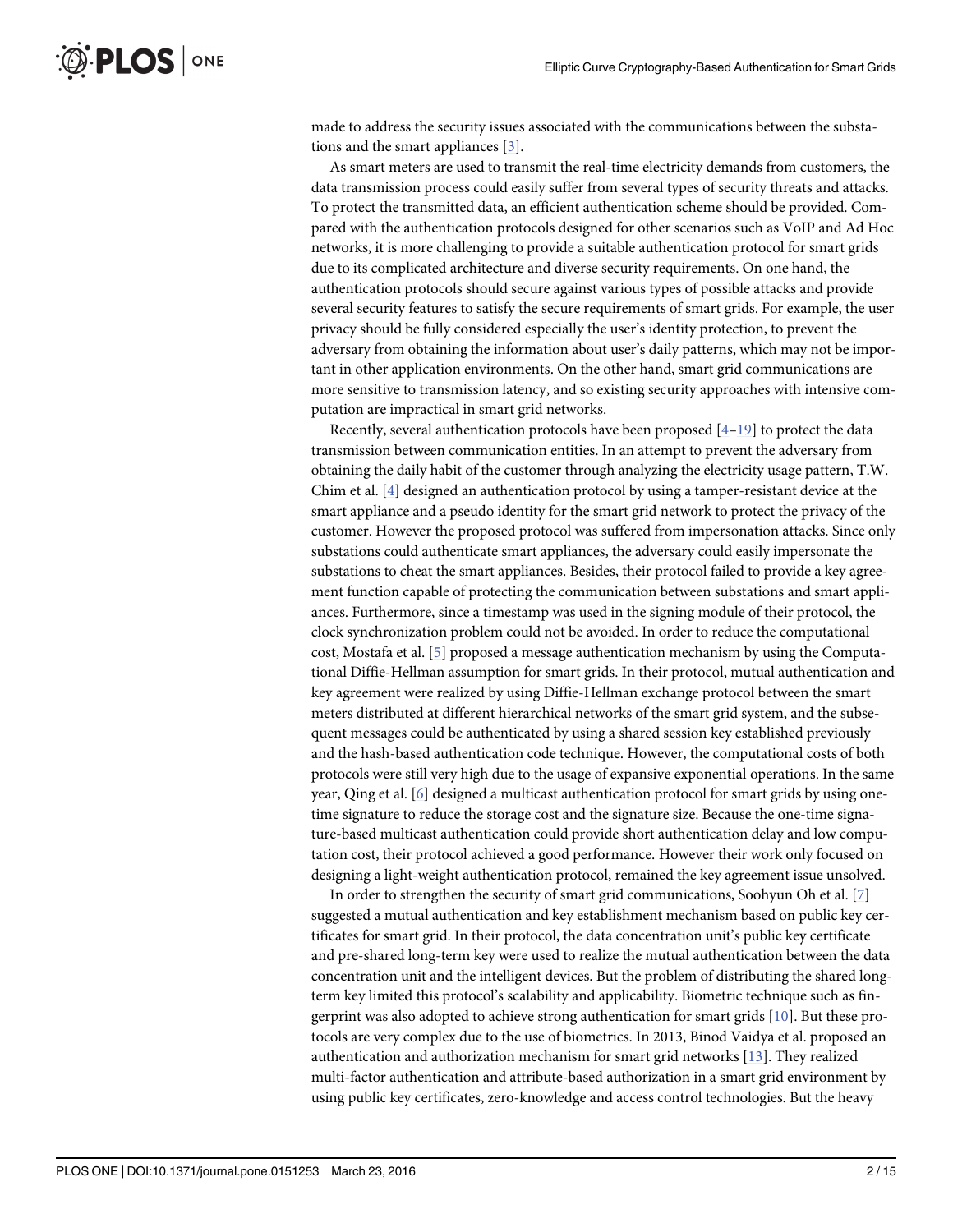<span id="page-2-0"></span>computational load could not be avoided since the implement of the public key certificates management and public key cryptography calculation. In the same year, Nicanfar et al. presented a password authenticated group key agreement protocol for smart grid [\[15\]](#page-14-0). Although the proposed protocol provided forward and backward secrecy and enhanced the security of communications among the devices, the usage of expansive exponential operations decreased the practical application of the protocol. To reduce the computational cost, a password authenticated key exchange based on Elliptic Curve Cryptography (ECC) was proposed [\[17](#page-14-0)]. Compared with previous studies, this protocol was more efficient due to the usage of ECC, but a primitive password should be preloaded between an appliance and the Home Area Network controller, which made this solution hard to scale and might arouse an intractable problem of password table maintenance. Recently, Li et al. proposed fault-diagnosable authentication architecture for advanced metering infrastructure in smart grid [\[19\]](#page-14-0). Since this work only focused on authentication, key negotiation was not considered in the proposed authentication mechanism.

According to above analysis, protocol  $[4]$  $[4]$  was suffered from impersonate attacks and protocols [[5,](#page-14-0) [19\]](#page-14-0) were vulnerable to eavesdropping since these protocols could not provide key agreement to protect the further communications. Moreover, protocol [\[17](#page-14-0)] faced some attacks associated with password. Although some of these protocols achieved good performance, they could not provide security at an acceptable level. Furthermore, other protocols such as [[13](#page-14-0), [15](#page-14-0)] were secure against several attacks, but the use of expansive exponential operations, the signature generation, and the verification lead to high computational overhead and communication delay. Therefore, these protocols are not suitable for smart grid. In general, the existing authentication protocols for smart grids mentioned above are insecure against some cryptographic attacks or impractical due to high computational costs. In addition, all the protocols discussed above could not provide privacy protection which is very important in smart grids. Based on these motivations, we proposed a robust and efficient authenticate protocol based on Elliptic Curve Cryptography (ECC) with identity protection for smart grids by using tamper-resistant attractive security properties. As ECC can achieve the same level security with a smaller key size, it offers better performance compared with other public key cryptosystems such as RSA or D-H. Thus, we adopted ECC to realize a mitigation authentication device at the smart appliance without involving time-consuming operations.

Compared with other security approaches, public key cryptosystems can resist most of possible attacks and provide more security properties to achieve a good balance between performance and security. By using ECC, the proposed protocol can achieve the authenticated key agreement with privacy protection at a lower computational cost. Furthermore, according to the characteristics of the smart grid, the control center can be considered fully trustable since it is managed by the government administrators; the substations that have higher computational power are difficult to be compromised than smart appliances; the smart appliances with limited power are more vulnerable to various attacks, and it can be combined with a tamper-resist device to protect the stored information. Taking advantage of above features, in the proposed protocol, a tamper-resist device was used to store secret information to help providing privacy protection through the authentication process. In addition, the control center and the substations can cooperate to complete the initialization process of the authenticated key agreement protocol.

In the proposed protocol, the smart meters are used to transmit the real-time electricity demands from customers intelligently. In order to protect the transmitted data, mutual authentication and a shared key should be provide to protect the further communication between the substation and the smart appliances. In the proposed protocol, the smart meters could control when the authentication protocol begins and which appliances need to be authenticated.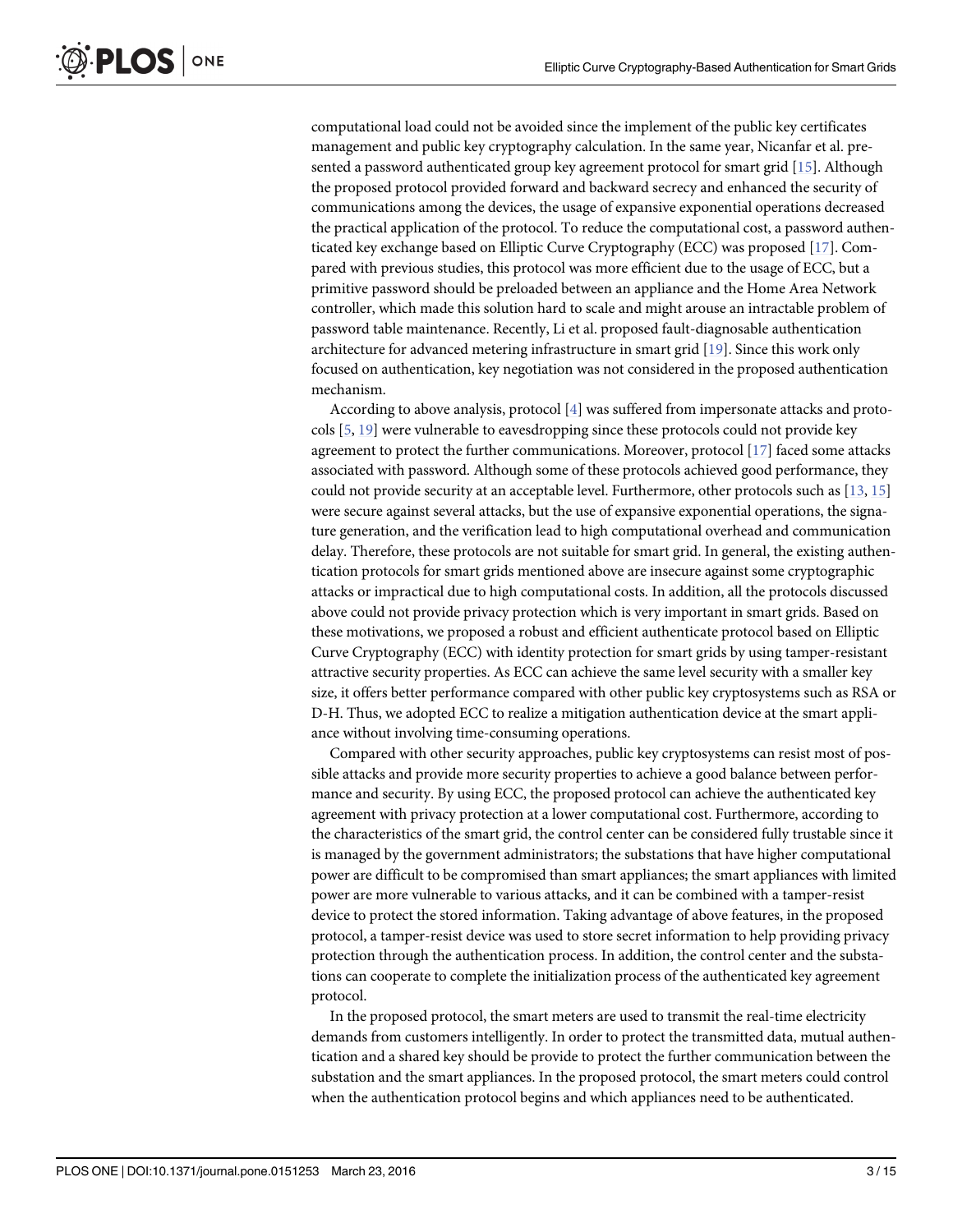<span id="page-3-0"></span>Furthermore, the shared key updating could be realized by restarting the authentication process and the smart meter could also control the period of key updating during the communication. Therefore, the smart meter could manage the smart devices intelligently during the authentication process. In this paper, our study focused on the design of the authentication protocol with privacy protection, so the intelligent management of smart meters is beyond the scope of our work.

Burrows-Abadi-Needham (BAN) Logic [\[20](#page-14-0)] is the first belief logic widely used to formally analyze the completeness of a cryptographic protocol, but it has some limitations [\[21\]](#page-14-0). Gong-Needham-Yahalom (GNY) logic [[22](#page-14-0)] is one of the famous extensions to overcome the inherent limitations of BAN; and it has successfully disclosed redundancies or found defects in several protocols. Today, GNY has been used to demonstrate the completeness of several protocols successfully [\[23\]](#page-14-0). Therefore, we used the GNY logic to evaluate the security of the proposed protocol in this study.

The rest of this paper is organized as follows. Section 2 briefly describes the Elliptic Curve Cryptosystem. Our newly designed authentication protocol is detailed in Section 3. In Section 4, the completeness of the proposed protocol is proved through Gong-Needham-Yahalom logic. The performance of the proposed protocol is evaluated in Section 5, and the paper is concluded in Section 6.

# **Preliminaries**

In this section we briefly introduce the basic concepts of the elliptic curve cryptosystem and the corresponding problems associated with it. We also explain the reason for adopting the elliptic curve cryptography.

ECC has been formally applied to public key cryptosystems since 1986. In an elliptic curve cryptosystem, the elliptic curve equation is defined as the form  $E_p(a,b)$ :  $y^2 = x^3 + ax + b \pmod{p}$ over a prime finite field  $F_p$ , where  $p > 3$ ,  $a,b \in F_p$  and  $4a^3 + 27b^2 \neq 0 \pmod{p}$ . Given an integer  $t \in$  $F_p^*$  and a point  $P \in E_p(a,b)$ , the scalar multiplication tP over  $E_p(a,b)$  can be defined as  $tP = P +$  $P + ... + P_{(t \text{ times})}$  [\[24](#page-14-0)]. And the corresponding problems associated with ECC are shown as follows:

- Definition 1. Given two points P and Q over  $E_p(a,b)$ , the elliptic curve discrete logarithm problem (ECDLP) is to find an integer  $t \in F_p^*$  such that  $Q = tP$ .
- Definition 2. Given three points P, sP and tP over  $E_p(a,b)$  for  $s, t \in F_p^*$ , the computational Diffie-Hellman problem (CDHP) is to find the point stP over  $E_p(a,b)$ .
- Definition 3. Given two points P and  $Q = sP + tP$  over  $E_p(a,b)$  for  $s, t \in F_p^*$ , the elliptic curve factorization problem (ECFP) is to find two points sP and tP over  $E_p(a,b)$ .

We assume that the three problems above are intractable. That is, there is no polynomial time algorithm that can solve these problems with non-negligible probability.

Next, we explain why we adopted ECC to design the authentication protocol for smart grid networks.

1) More complex: Since ECC can be implemented in different ways rather than a single encryption algorithm; it is more complex than RSA. Moreover, the elliptic curve discrete logarithm problem is more difficult to break than the factorization and discrete logarithm problem. Although many researchers have tried to attack ECC, it is still infeasible to break ECC with existing computational resources. Therefore, the security strength of ECC is much stronger than other public key cryptosystems such as RSA or Diffie-Hellman (D-H).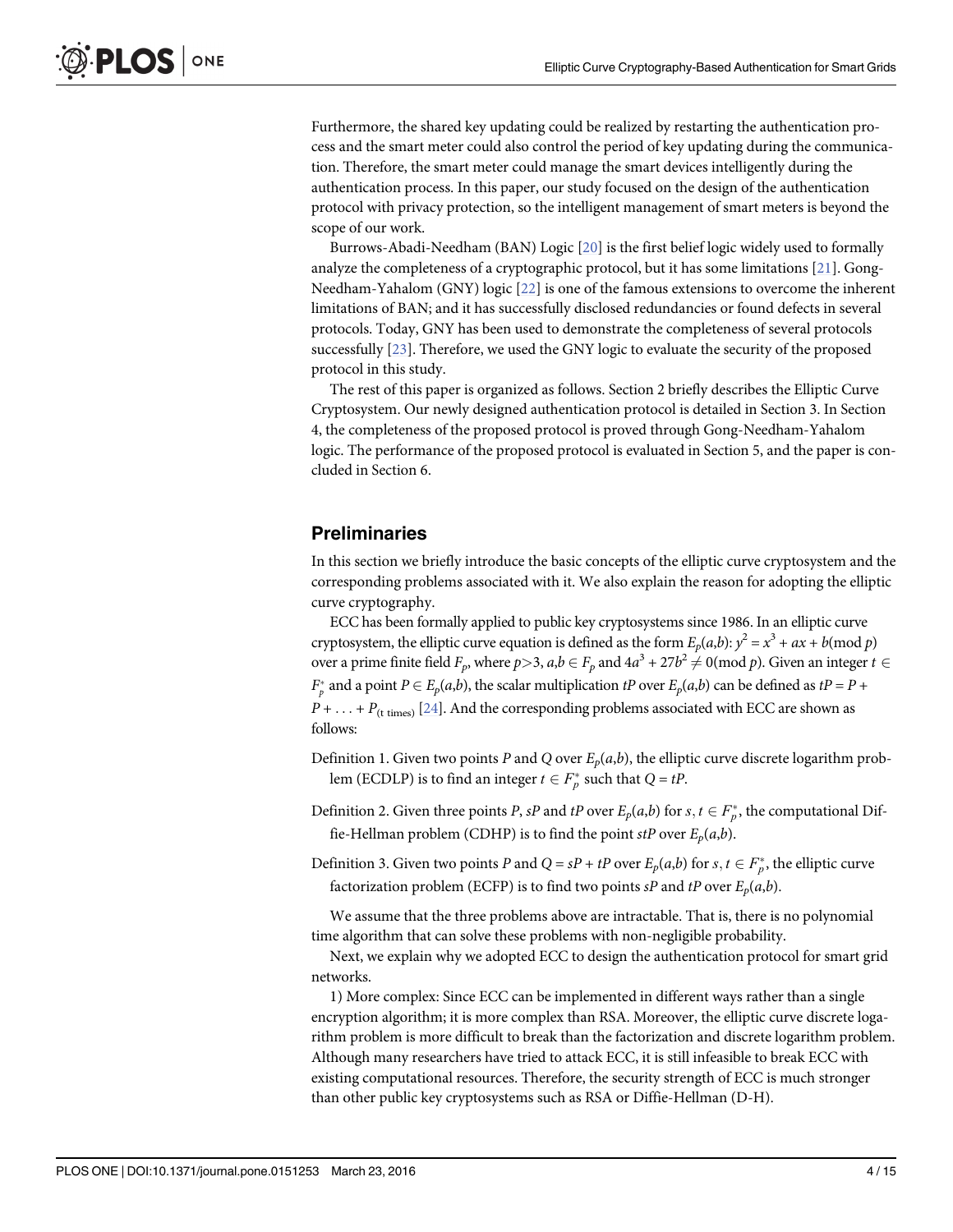| Key length of ECC (bits) | Key length of an RSA (bits) | Key length ratio |
|--------------------------|-----------------------------|------------------|
| 160                      | 1024                        | 1:6              |
| 256                      | 3072                        | 1:12             |
| 384                      | 7680                        | 1:20             |
| 512                      | 15,360                      | 1:12             |

|  |  | Table 1.  Comparison of the key length between RSA and ECC on the same security level. |  |
|--|--|----------------------------------------------------------------------------------------|--|
|--|--|----------------------------------------------------------------------------------------|--|

doi:10.1371/journal.pone.0151253.t001

2) Smaller key size: as shown in Table 1, compared with RSA, ECC offers equivalent security with smaller key sizes which implies lower power, bandwidth, and computational requirements. These advantages are very important when public-key cryptography is implemented for low power environments.

3) Computational efficiency: ECC is much more efficient than RSA and D-H public protocols in terms of computation, since implementing scalar multiplication in software and hardware is much more feasible than performing multiplications or exponentiations in them.

According to above attractive properties of ECC, we chose it to design the proposed robust and efficient authentication protocol for smart grids.

#### Our Proposed Authentication Scheme

This section details our newly designed authentication protocol based on elliptic curve cryptography for smart grids. Considering the efficiency, ECC version for El-Gamal has been adopted for asymmetric encryption in the proposed protocol where the cycle group used in El-Gamal is taken from elliptic-curve. For the details, please see  $[24]$ . There were two phases in the proposed protocol: initialization phase and authentication phase. The procedure of our protocol is described in detail as follows:

#### Initialization phase

In this phase, several security parameters used for authentication and key agreement are calculated by the control center and the substations.

1) First, an elliptic curve equation  $E_p(a,b)$ :  $y^2 = x^3 + ax + b \pmod{p}$  over a prime finite field  $F_p$  is selected by the control center. Here  $a,b \in F_p$  and  $4a^3 + 27b^2 \neq 0 \pmod{p}$ . Next the control center chooses a base point P over  $E_p(a, b)$  and writes P to the tamper-resistant device of  $U_i$  as well as the substations.

2) The control center allocates an identity ID<sub>i</sub> for each smart appliance  $U_i$  and preloads ID<sub>i</sub> into the memory of the corresponding tamper-resistant devices. Then the identity  $ID_i$  of smart appliance  $U_i$  is written in an ID table by the control center. Next, the control center submits the identity table to the substation over a secure channel and assigns an identity  $SID<sub>i</sub>$  for each substation  $S_i$ . The substation  $S_i$  stores the identity  $SID_i$  in its memory securely. Finally, a one-way hash function  $h(\cdot): \{0,1\}^*$  $\rightarrow$  {0,1}<sup>k</sup> is selected by the control center. And the substations as well as the tamper-resistant devices store the hash function in their memories.

3) The substation chooses a random integer  $s \in_R Z_p^*$  as a secret key for symmetric encryption/ decryption. And then it generates a random integer  $sk$ < $n$  as a private key and computes its corresponding public key  $pk = skP$ , where *n* is the order of the base point *P*. The computed public/ private key pair  $(pk, sk)$  is used for asymmetric encryption/decryption. Then the substation calculates  $C_1 = E_s(ID_i)$  and  $C_2 = SID_iP$  for every smart appliance  $U_i$ . The system key s and the public/private key pair  $(pk, sk)$  are kept secret by the substation. Furthermore, the substation writes the public key pk and the pair secret  $(C_1, C_2)$  into each corresponding tamper-resistant device.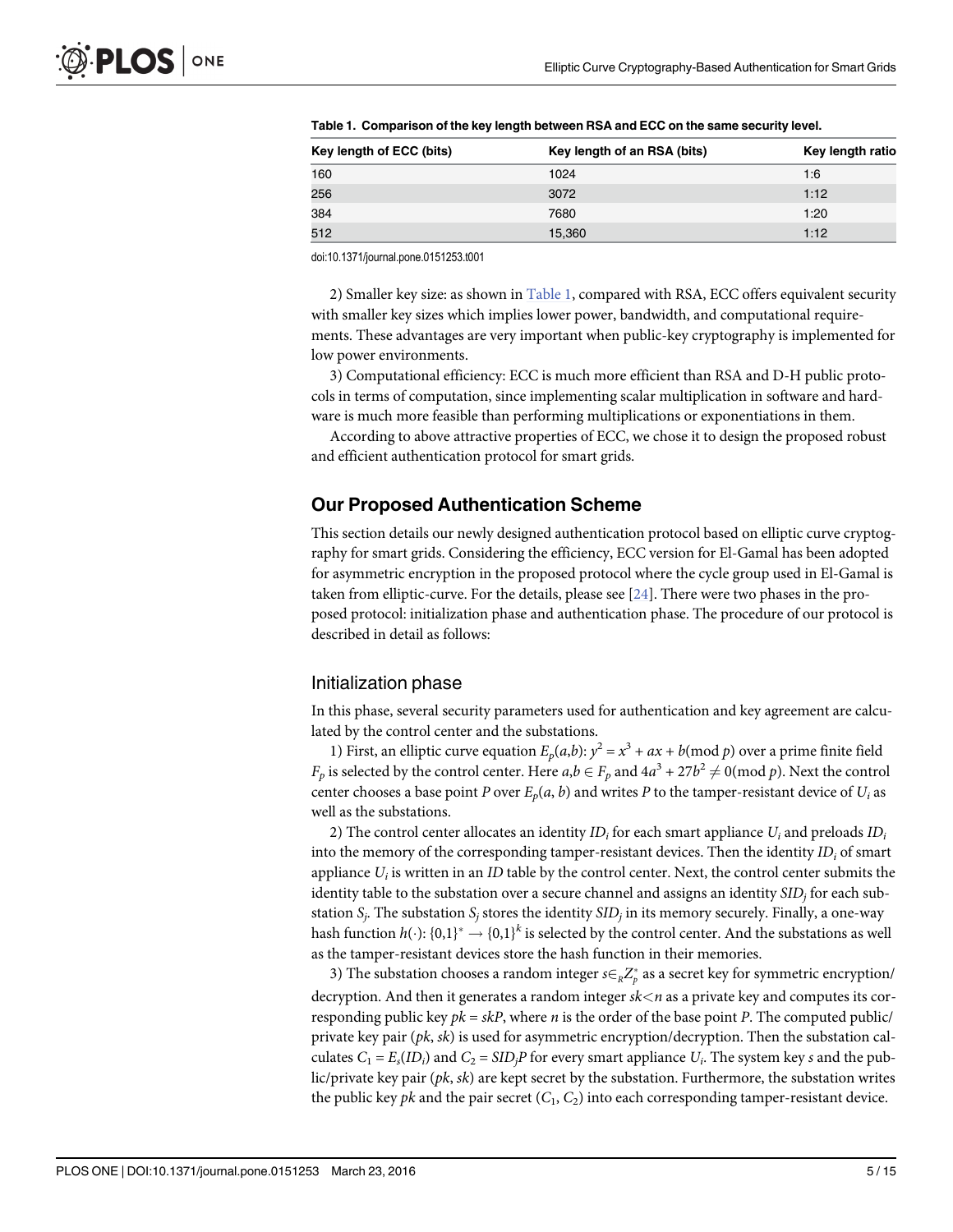If a new smart appliance  $U_i$  wants to incorporate into the smart grid, the control center and the substation should cooperate to complete the initialization of the new appliance. First, the control center allocates a new identity  $ID_i$  for  $U_i$  and records it in the ID table. Then it sends the identity of the new smart appliance to the corresponding substation over a secure channel. Having received the message, the substation records the identity in its ID table and then computes a secret  $(C_1, C_2)$  for the new smart appliance. Finally, the substation writes the point P, the one-way hash function, the identity  $ID_i$ , the public key pk and the pair secret  $(C_1, C_2)$  into the tamper-resistant device of  $U_i$  to achieve the initialization of the new smart appliance.

# Authentication phase

During the authentication process, the substation and the smart appliance  $U_i$  perform the following four steps to realize mutual authentication and key agreement.

1) First, the tamper-resistant device of  $U_i$  selects an integer  $r_1 \in_R Z_p^*$  randomly to compute  $C_3 = e_{pk}(ID_i||C_1||r_1)$ , where  $e_{pk}(\cdot)$  denotes the public key encryption function using the substation  $S_i$ 's public key pk and  $C_1 = E_s(ID_i)$  is a secret stored in the tamper-resistant device of  $U_i$ . Then, the smart appliance  $U_i$  sends  $C_3 = e_{pk}(ID_i || C_1 || r_1)$  to the substation  $S_i$ .

2) In this step, the substation  $S_i$  obtains  $ID_i$ ,  $C_1$  and  $r_1$  by decrypting the receiving message  $C_3$  via its private key sk. Then, it checks whether ID<sub>i</sub> is valid by matching it in the ID table. If not valid, the authentication process stops. Otherwise, the substation  $S_i$  uses the system key s to decrypt  $C_1$  and then gets the ID<sub>i</sub>. Next, it compares the value of ID<sub>i</sub> in  $C_3$  with that of ID<sub>i</sub> in decrypted message  $C_1$ . If they are not equivalent, the substation terminates the authentication process; otherwise, the substation chooses two random integers  $r_2 \in_R Z_p^*$  and  $r_3 \in_R Z_p^*$  to calculate the shared session key  $SK = h(r_1||r_2)$  and authentication message  $C_4 = E_{r_1}(SID_j||r_2)$ , where  $E_{r_1}(\bullet)$  denotes the secure symmetric encryption algorithm with the secret key  $r_1$ . Finally, the substation  $S_i$  submits the message  $(C_4, r_3)$  to  $U_i$ .

Here the random integer  $r_3$  needs not be encrypted because it is used to check the freshness of the message only and is not connected with the final session key in any way. Even if the adversary obtained the random integer  $r_3$ , the shared key could not be compromised. Thus, the random integer  $r<sub>3</sub>$  is transmitted in plaintext, and this method has been widely used in authentication protocols to check the freshness of the message.

3) After receiving the message ( $C_4$ ,  $r_3$ ), the smart appliance  $U_i$  adopts  $r_1$  to decrypt  $C_4$  and then obtains  $r_2$  and SID<sub>i</sub>. Then it calculates SID<sub>i</sub>P and checks whether the following equation holds  $C_2 = \frac{S}{D}P$ . If the equation holds, the smart appliance  $U_i$  calculates the shared session key  $SK = h(r_1||r_2)$  and the authentication message  $C_5 = h(SK'||(r_3 + 1))$ . And then  $U_i$  submits the authentication message  $C_5$  to the substation  $S_i$ . Otherwise, the smart appliance  $U_i$  rejects the message and terminates the authentication process.

4) Upon receiving the message  $C_5$ , the substation  $S_i$  checks whether the value of the received  $C_5$  equals to the value of the computed  $h(SK|| (r_3 + 1))$ . If true, the substation  $S_i$  sets SK as the shared session key with the smart appliance  $U_i$ ; otherwise, it terminates the authentication process.

In the proposed protocol, if the substation  $D_n$  needs to be changed, it submits all the shared keys between itself and corresponding smart appliance to the control center over a secure channel and then deletes the ID table and the shared keys from its memory. Next the control center transforms ID table including all identities of the smart appliance associated with substation  $D_n$  and all the session keys submitted from  $D_n$  to the new substation  $D_l$  over a secure channel. In addition, the control center also chooses a secure one-way hash function and transforms it to the substation  $D_l$ . After the substation  $D_l$  finishes the initialization procedure, it adopts the corresponding shared key to encrypt the secret information including the pair secret  $(C_1, C_2)$ ,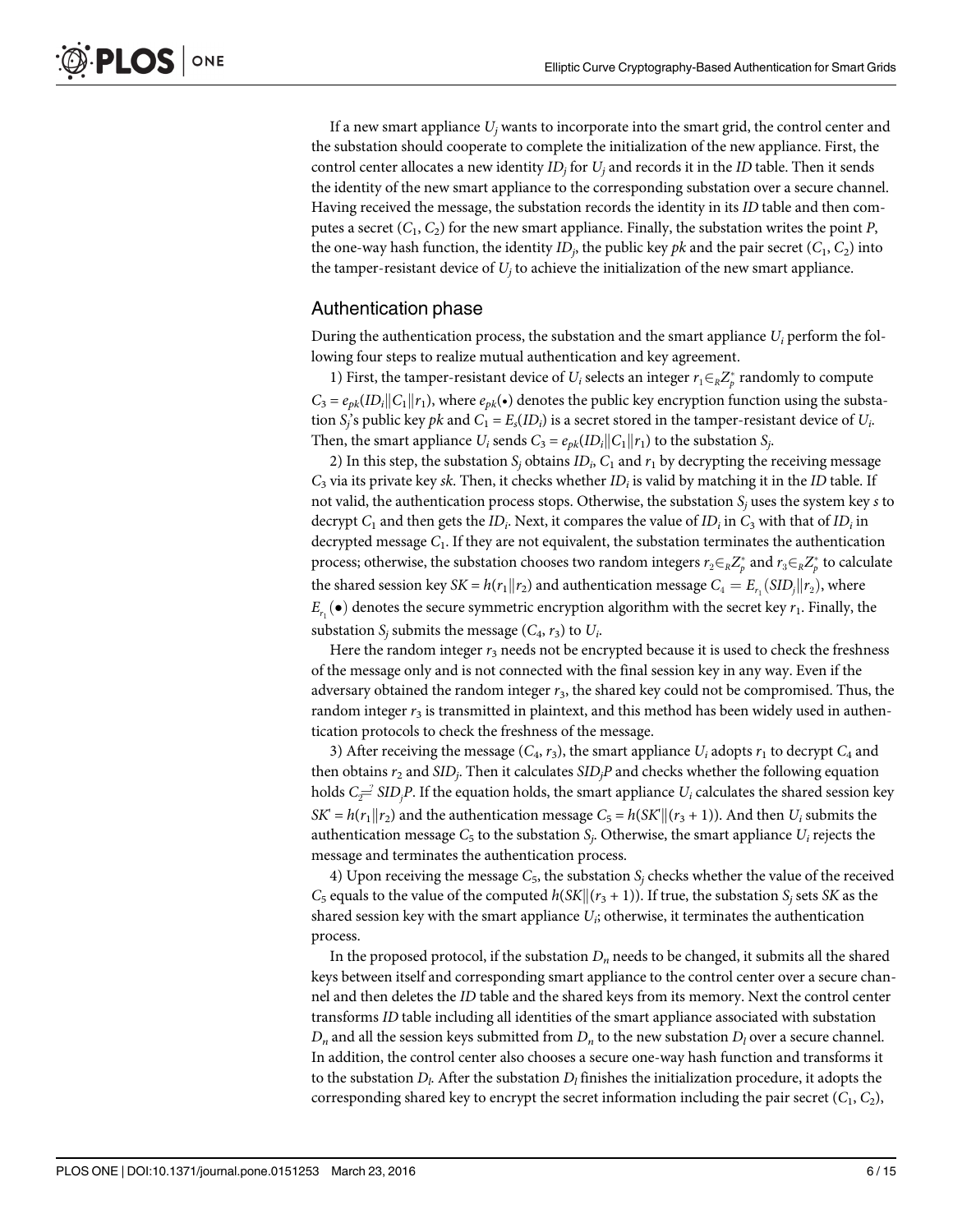the public key pk and the hash function. Then the substation  $D_l$  can transmit the secret information securely to the corresponding smart appliance. Consequently, the tamper-resistant devices can update the secret information securely. And the new session key between the new substation  $D_l$  and the smart appliance can be achieved by running the proposed key agreement protocol to realize the secure and easy change of the substation.

In the proposed protocol, instead of preloading the shared key, the secret  $(C_1, C_2)$  as "material" is stored in the tamper-resistant device of the smart appliance to help realize mutual authentication and key agreement. The session key is constructed by two high-entropy random integers chosen by the substation and the smart appliance freely, and the session key varies in each authentication and key agreement process, that is, the secret  $(C_1, C_2)$  is not connected with the final computed session key. Thus, even the secret  $(C_1, C_2)$  stored in the tamper-resistant device was compromised, the session key would not be leaked and the adversary could not obtain the information transmitted between the smart appliance and the substation encrypted by the session key. Under this case, if the secret  $(C_1, C_2)$  was compromised, the message relayed between the smart appliance and the substation would not be exposed to the adversary. On the contrary, if the shared key was preloaded into a tamper-resistant device, the adversary could launch the capture attack to obtain the shared key, and then could use it to decrypt the message communicated between the smart appliance and the substation. In addition, the solution of preloading the shared key requires the substation storing the shared keys for each smart appliance. Once the substation was compromised by the adversary, all the shared keys would be revealed. Furthermore, the associated problems of shared key updating and maintaining make this security measure hard to scale up.

#### Security Analysis

Burrows-Abadi-Needham Logic [\[20\]](#page-14-0) is the first belief logic which has been widely used to formally analyze the completeness of protocols. A great effort has been put into overcoming its limitations [[21](#page-14-0)]. Gong-Needham-Yahalom (GNY) logic [[22](#page-14-0)] is one of these extensions. And it has successfully disclosed redundancies or found defects in several protocols. Therefore, we adopted the GNY logic to evaluate the security of our proposed protocol.

In this section, some formulae and statements used in the GNY logic are introduced first; then the goals and the assumptions of the proposed protocol are set; finally the GNY logic is adopted to prove that the proposed protocol is valid and practical.

#### Formulae and statements

In the GNY logic, a formula is a name used to refer to a bit string, which has a particular value in a run  $[22]$  $[22]$  $[22]$ . In order to describe the GNY logic, first let symbols X and Y range over formulae. Then, some formulae used in our authentication proof are introduced and the complete list of all logical postulates is described in [[22](#page-14-0)].

- 1.  $(X, Y)$ : conjunction of two formulae  $X$  and  $Y$ .
- 2.  $\{X\}_K$  and  $\{X\}_K^{-1}$ : symmetrically encrypt and decrypt X with the key K.
- 3.  $\{X\}_{+K}$  and  $\{X\}_{-K}$ : asymmetrically encrypt and decrypt X with the public key +K and the private key -K.
- 4.  $h(X)$ : a one-way function of X.
- 5.  $X: X$  is not originated here.

A basic statement reflects some property of a formula. Let symbols P and Q be principals. The following are statements used in our authentication proof.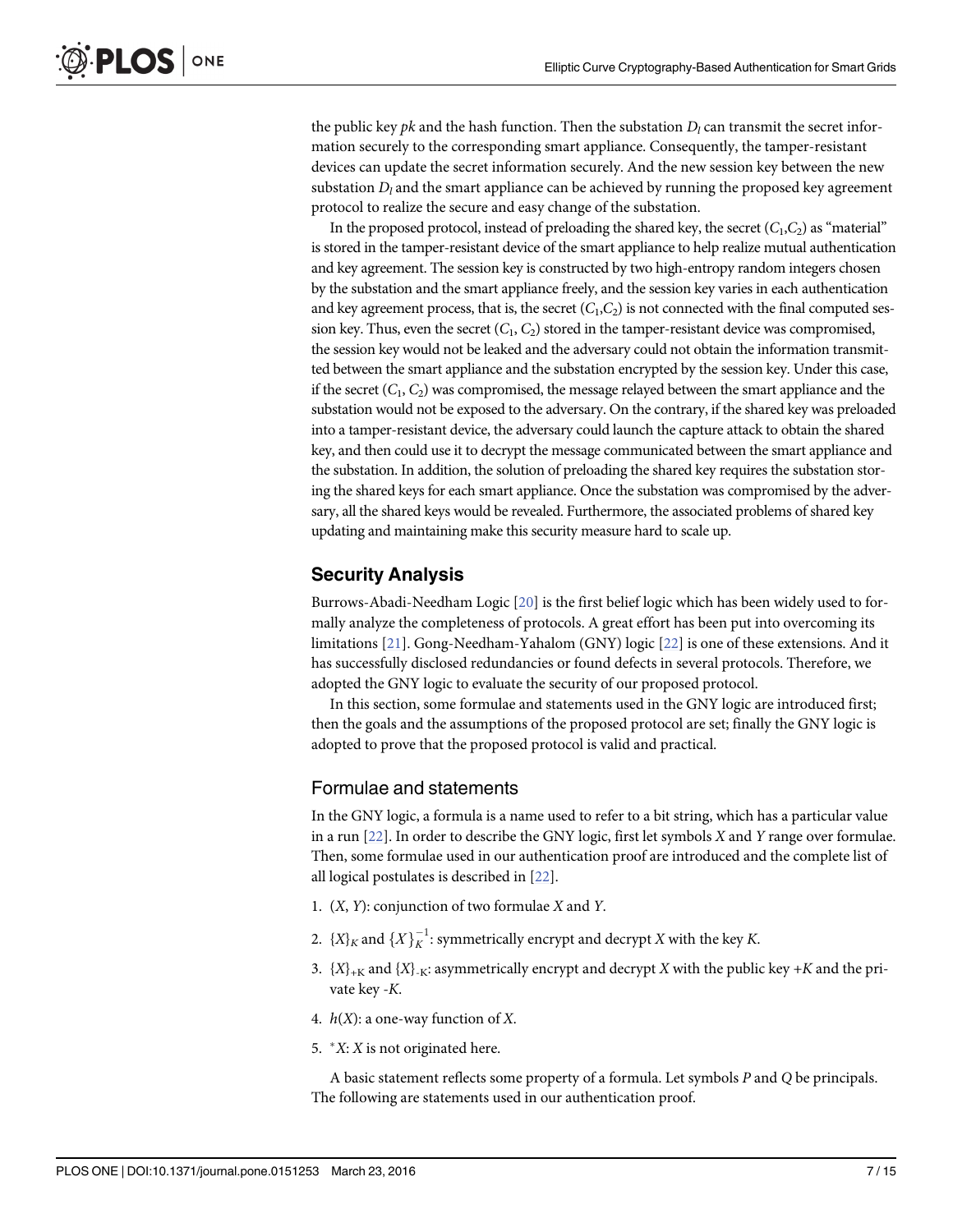- 1. P⊲X: P is told formula X.
- 2.  $P \ni X: P$  possesses formula X.
- 3.  $P | \sim X$ : P once conveyed formula X.
- 4.  $P \equiv \#(X)$ : P believes that X is fresh.
- 5.  $P|\equiv \phi(X)$ : P believes that X is recognizable.
- 6.  $P \equiv P \leftarrow S \backsim Q$ : P believes that S is a suitable secret for P and Q.
- 7.  $P \rightarrow X: P$  has jurisdiction over X.
- 8. P<<sup>\*</sup>X: P is told that a formula X which did not convey previously in the current run.

#### Protocol descriptions and goals

In this subsection, some notations are changed to fit the GNY logic and the proposed protocol are transformed into the form of  $P \rightarrow Q:(X)$ . In addition, the server's private key is denoted as-K and the corresponding public key is denoted as  $+K$ .

1. 
$$
U \rightarrow S: (\{ID_i \mid \{ID_i\}_s \mid |r_1\}_{+K})
$$

- 2.  $S \to U : (\{SID_j || r_2\}_{r_1}, r_3)$
- 3.  $U \rightarrow S: (h(h(r_1||r_2)||(r_3 + 1)))$

Next, our goals which consist of three aspects are described in detail. (1) Message content authentication

Goal 1: S believes the message in the first run is recognizable.

$$
S|\equiv \phi\{ID_i\|\{ID_i\}_s\|r_1\}_{_{+K}}
$$

Goal 2: U believes the message in the second run is recognizable.

$$
U|\equiv\phi(\{\textit{SID}_j\|r_2\}_{r_1},r_3)
$$

Goal 3: S believes the message in the third run is recognizable.

$$
S|\equiv \phi(h(h(r_1||r_2)||(r_3+1)))
$$

(2) Message origin authentication

Goal 4: U believes S conveyed the message in the second run.

$$
U|\equiv S|\sim \left\{ SID_j||r_2\right\}_{r_1}
$$

Goal 5: S believes U conveyed the message in the third run.

$$
S| \equiv U| \sim h(h(r_1 \| r_2) \| (r_3 + 1))
$$

(3) Session key material establishment

Goal 6: U believes that S believes that SK is a secret shared between U and S.

$$
|U| \equiv S| \equiv U \stackrel{SK}{\longleftrightarrow} S
$$

 $|U| \equiv S| \equiv U \stackrel{SK}{\longleftrightarrow} S$ <br>Goal 7: U believes that SK is a secret shared between U and S.

$$
U|\equiv U\stackrel{SK}{\longleftrightarrow} S
$$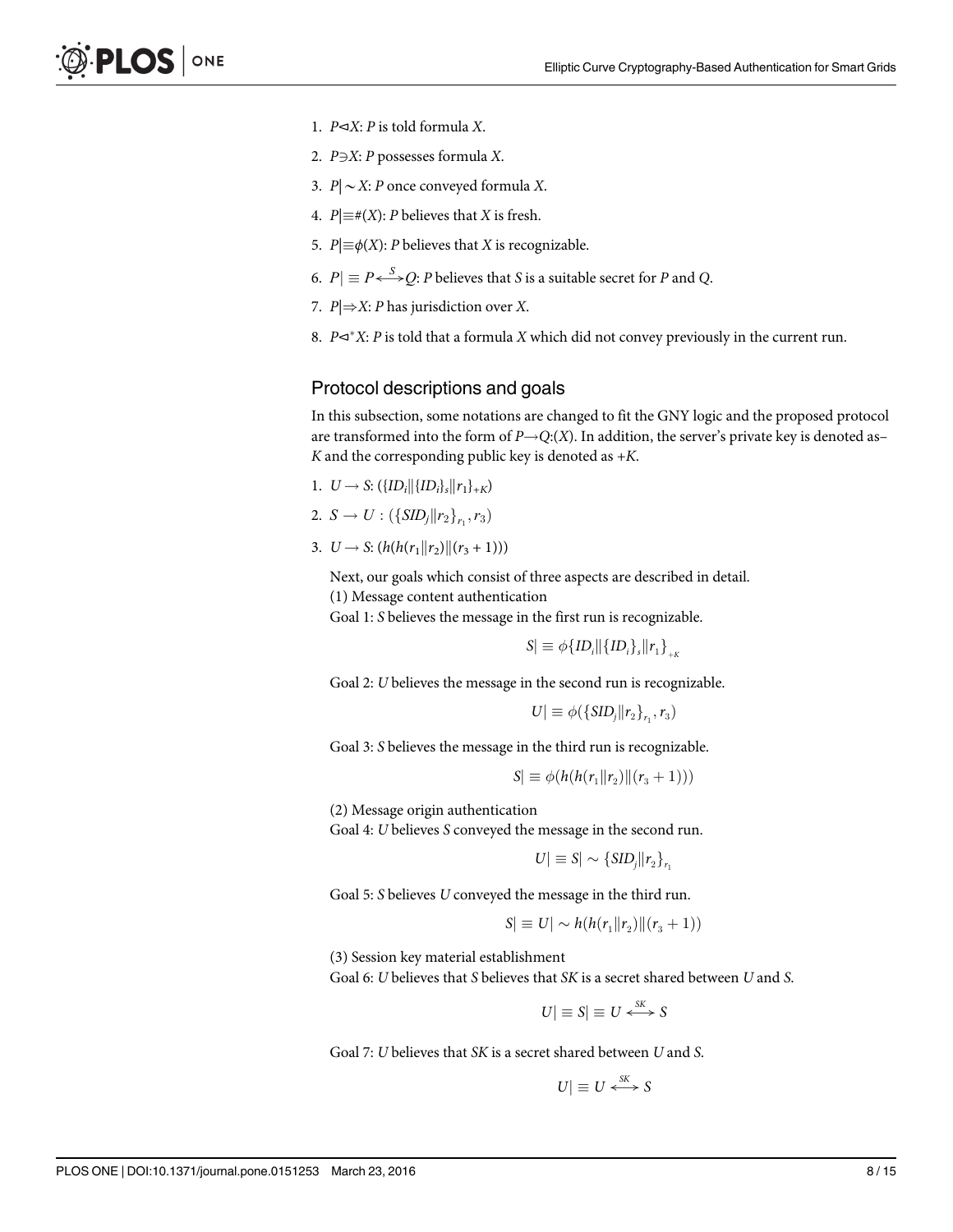Goal 8: S believes that U possesses SK.

$$
S|\equiv U\ni SK
$$

Goal 9: S believes that U believes that SK is a secret shared between U and S.

$$
S|\equiv U|\equiv U\stackrel{SK}{\longleftrightarrow}S
$$

#### Assumption list

In this subsection, some assumptions are made as follows:

1. The secret key s is generated by S in the proposed protocol, so S possesses s. S also possesses the private key– $K$  and the public key + $K$ .

$$
S \ni s, S \ni +K, S \ni -K
$$

2. Since S keeps the identity table, S believes that  $ID_i$  is recognizable.

$$
S|\equiv \phi(ID_i)
$$

3. Since U stores  $C_2 = SID_jP$  secretly and holds the base point P. Then U can check the SID<sub>i</sub> and believes that  $SID<sub>i</sub>$  is recognizable.

$$
U|\equiv \phi(SID_j)
$$

- 4. The random integer  $r_1$  is generated by U in the protocol, so U possesses  $r_1$  and believes that  $r_1$  is fresh.  $U \ni r_1, U \models \#(r_1)$
- 5. The random integer  $r_1$  is generated by U as part of the temporal session key in the current run. So, we assume that U believes  $r_1$  is a suitable secret for himself and S.

$$
U|\equiv U\stackrel{r_1}{\longleftrightarrow} S
$$

6. The random integer  $r_2$  and  $r_3$  are generated by S in the protocol, so S possesses  $r_2$  and  $r_3$ , and believes that  $r_3$  is recognizable and  $r_2$  is fresh.

$$
S \ni r_3, S \equiv \phi(r_3), S \ni r_2, S \equiv \#(r_2)
$$

7. The SK generated by S is a temporal session key in the current run. So we assume that S believes that SK is a suitable secret between itself and U.

$$
S|\equiv S \stackrel{SK}{\longleftrightarrow} U
$$

8. U believes that the server S is an authority on generating a suitable session key material SK shared between U and S.

$$
|U| \equiv S| \Rightarrow U \xleftarrow{SK} S
$$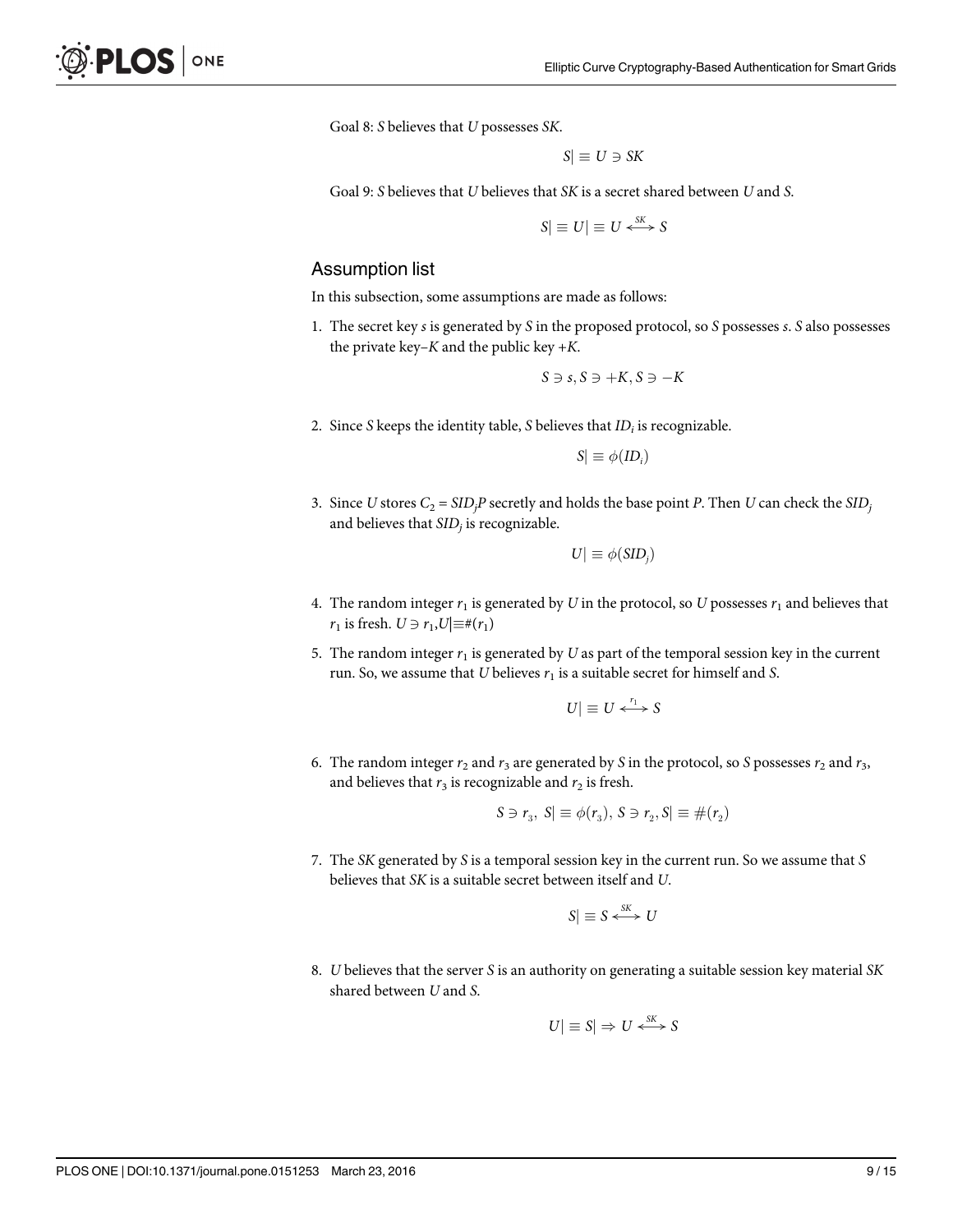### Authentication proof using GNY logic

In this subsection, we adopt the GNY logic to analyze our protocol. A complete list of all logical postulates and the index in the list is provided  $[22]$  $[22]$ , such as  $(T1, P1)$ , to show how to achieve the goals.

(1) The first run:

$$
S| \equiv \phi(ID_i), S \ni s
$$
  
\n
$$
S| \equiv \phi \{ ID_i \}, S| \equiv \phi(ID_i || \{ ID_i \}, ||r_1)
$$
\n(R1, R2)

If S believes that  $ID_i$  is recognizable and S possesses the key s, then S is entitled to believe that the encryption of ID<sub>i</sub> with the key s is recognizable and then the formula  $\{ID_i\,|\{ID_i\}_s\|r_1\}$  is also recognizable.

$$
S| \equiv \phi(ID_i || \{ ID_i \}_s || r_1), S \ni +K
$$
  
\n
$$
S| \equiv \phi \{ ID_i || \{ ID_i \}_s || r_1 \}_+ \tag{R3}
$$

If S believes  $(ID_i || \{ID_i\}| r_1)$  is recognizable and S possesses a public key +K, then it believes that the encryption  ${ID_i}{\left\| {ID_i} \right\|}{r_1}_{+K}$  is recognizable. Therefore, in the proposed protocol, the server S can recognize the message  ${ID_i}{\vert{ID_i}\vert}{\vert{ID_i}\vert}_k{\vert{n_1}\vert}_k$  in the first run. (Goal 1)

(2) The second run:

$$
U| \equiv \phi(SID_j), U \ni r_1
$$
  
\n
$$
U| \equiv \phi(SID_j||r_2), U| \equiv \phi\{SID_j||r_2\}_{r_1}
$$
\n(R1, R2)

If U believes that  $SID_i$  is recognizable, then U is entitled to believe that the formula  $(SID_i||r_2)$ of which  $SID_j$  is a component, is recognizable. Since U possesses  $r_1$ , it also believes that the encryption  $\{SID_j||r_2\}_{r_1}$  is recognizable.

$$
S| \equiv \phi\{SID_j||r_2\}_{r_1}
$$
  
\n
$$
S| \equiv \phi(\{SID_j||r_2\}_{r_1}, r_3)
$$
 (R1)

If S believes  $\{SID_j||r_2\}_{r_1}$  is recognizable, then it is entitled to believe that  $(\{SID_j||r_2\}_{r_1}, r_3)$ , of which  $\{SID_j||r_2\}_{r_1}$  is a component, is recognizable. So, we can conclude that in the proposed protocol, U can recognize the message  $(\{\textit{SID}_j || r_2\}_{r_1}, r_3)$  in the second run. (Goal 2)

$$
U \triangleleft^* \{ SID_j || r_2 \}_{r_1}, U \ni r_1, U \equiv U \stackrel{r_1}{\longleftrightarrow} S, U \equiv \phi(SID_j || r_2), U \equiv \#(r_1)
$$
  

$$
U \equiv S | \sim \{SID_j || r_2 \}_{r_1}, U \equiv S \ni r_1
$$
 (I1)

If the following five conditions hold: 1) U receives the formula  $(SID_i||r_2)$  encrypted with the key  $r_1$  and marked with a not-originated-here mark; 2) U possesses  $r_1$ ; 3) U believes that  $r_1$  is a suitable secret for himself and S; 4) U believes that the formula  $(SID_i||r_2)$  is recognizable; and 5) U believes that  $r_1$  is fresh. Then U is entitled to believe that 1) S once conveyed (SID<sub>i</sub> $|r_2$ ) encrypted with  $r_1$  and 2) U believes that the S possesses  $r_1$ . (Goal 4)

According to the GNY logic, we assume that  $U|\equiv S|\Rightarrow S|\equiv^*$ , that is, U believes that S is hon-<br>and competent and then we can deduce the following statement: est and competent, and then we can deduce the following statement:

$$
|U| \equiv S| \Rightarrow S| \equiv^*, U| \equiv S| \sim (\{SID_j||r_2\}_{r_1}, r_3) \sim S| \equiv U \stackrel{SK}{\longleftrightarrow} S), U| \equiv \#(\{SID_j||r_2\}_{r_1}, r_3)
$$

$$
U| \equiv S| \equiv U \stackrel{SK}{\longleftrightarrow} S
$$
(J2)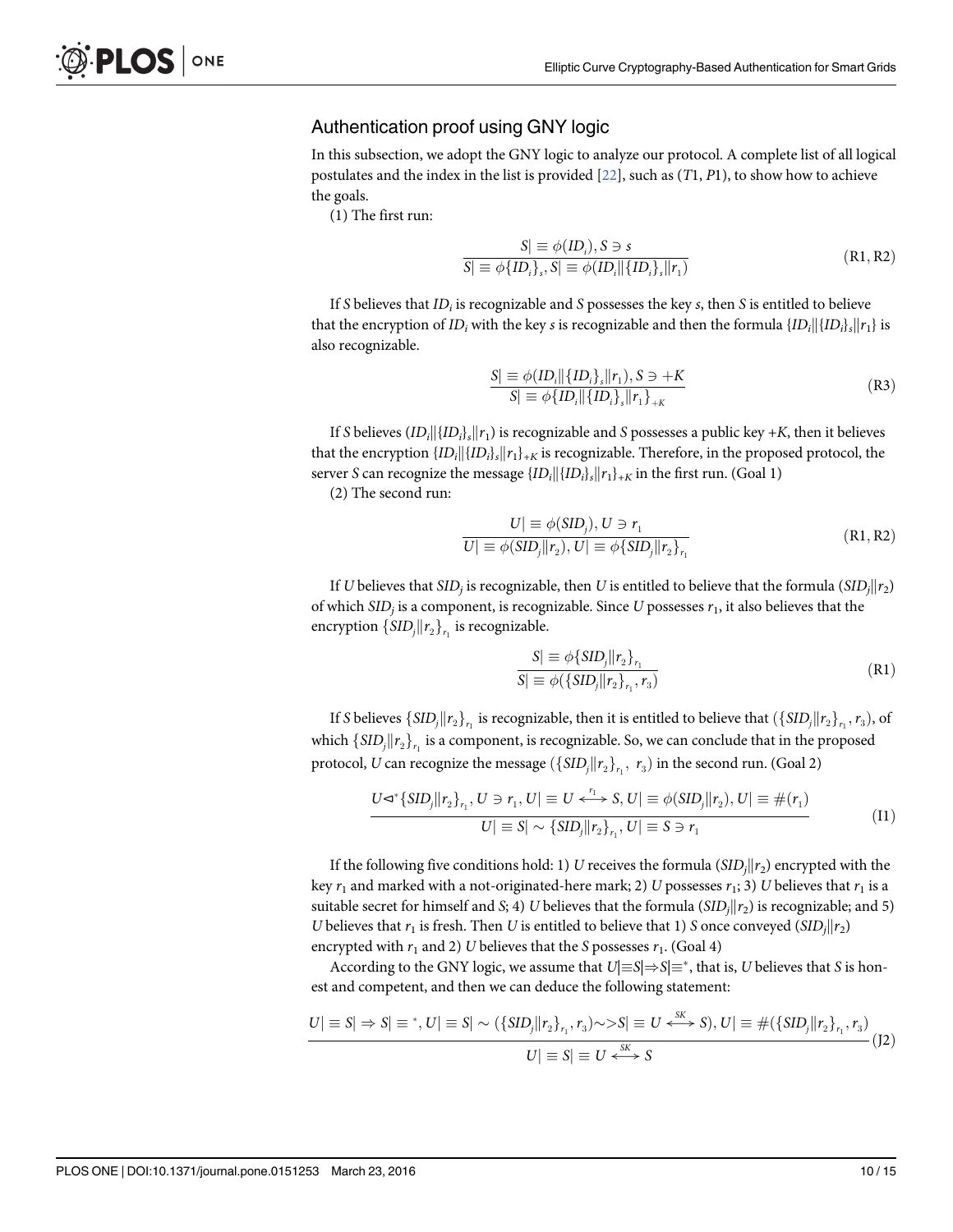If  $U$  believes that  $S$  is honest and competent; and  $U$  receives a message

 $({\{SID_j || r_2\}}_{r_1})$  $|r_3\rangle \sim > S| \equiv U \xleftarrow{SK} S$ , which it believes S conveyed, then U ought to believe that S<br>es  $U \xleftarrow{SK} S$ . Therefore, U believes that S believes that SK is a suitable secret between really believes  $U \xleftarrow{SK} S$ . Therefore, U believes that S believes that SK is a suitable secret between U and S. (Goal 6)  $U$  and S. (Goal 6)

$$
|U| \equiv S| \Rightarrow U \xleftarrow{SK} S, U| \equiv S| \equiv U \xleftarrow{SK} S
$$
  

$$
|U| \equiv U \xleftarrow{SK} S
$$
 (J1)

If U believes that S is an authority on the statement  $U \leftarrow S K \rightarrow S$  and S believe in  $U \leftarrow S K \rightarrow S$ , then bught to believe in  $U \leftarrow S K \rightarrow S$  as well. So, U believes that SK is a suitable secret between U and U ought to believe in  $U \leftarrow^{SK} S$  as well. So, U believes that SK is a suitable secret between U and S. (Goal 7) S. (Goal 7)

(3) The third flow:

$$
S \triangleleft \{ ID_i || \{ ID_i \}_s || r_1 \}_{+K}, S \ni -K
$$
  
\n
$$
S \triangleleft (ID_i || \{ ID_i \}_s || r_1), S \triangleleft r_1
$$
\n(T3, T4)

If S is told a formula  $(ID_i || \{ID_i\} || r_1)$  encrypted with the public key +K and it possesses the corresponding private key–K, then it is considered to have been told the decrypted contents of that encrypted formula. And it has also been told  $r_1$  as the formula's components.

$$
S \triangleleft r_1, S \ni r_2, S \ni r_3
$$
  
\n
$$
S \ni r_1, S \ni (r_1 || r_2), S \ni h(r_1 || r_2), S \ni (r_3 + 1)
$$
  
\n
$$
(P1, P2, P4)
$$

If S is told  $r_1$ , it is capable of possessing  $r_1$ . And if S also possesses  $r_2$ , it is capable of possessing  $(r_1||r_2)$  and  $h(r_1||r_2)$ . For the same reason, if S possesses  $r_3$  then it possesses  $(r_3+1)$ .

$$
\frac{S \ni h(r_1 \| r_2), S \ni (r_3 + 1)}{S \ni (h(r_1 \| r_2) \| (r_3 + 1))}
$$
\n<sup>(P2)</sup>

If S possesses  $h(r_1||r_2)$  and  $(r_3+1)$ , then it possesses  $(h(r_1||r_2)||(r_3 + 1))$  as well.

$$
S| \equiv \phi(r_3)
$$
  

$$
S| \equiv \phi(h(r_1 || r_2) || (r_3 + 1))
$$
 (R1)

If S believes that  $r_3$  is recognizable, then S believes that  $(r_3+1)$  is recognizable and  $(h(r_1||r_2)||$  $(r_3 + 1)$ ), of which  $(r_3+1)$  is a component, is also recognizable.

$$
S| \equiv \phi(h(r_1 \| r_2) \| (r_3 + 1)), S \ni (h(r_1 \| r_2) \| (r_3 + 1))
$$
  
\n
$$
S| \equiv \phi h(h(r_1 \| r_2) \| (r_3 + 1))
$$
\n(B5)

If S believes that  $(h(r_1||r_2)||(r_3 + 1))$  is recognizable and it also possesses  $(h(r_1||r_2)||(r_3 + 1))$ , and then it is entitled to believe that  $h(h(r_1||r_2)||(r_3 + 1))$  is recognizable. So, we can say that S believes that the message  $h(h(r_1||r_2)||(r_3 + 1))$  in the third run is recognizable. (Goal 3)

$$
S| \equiv \#(r_2), S \ni (r_1 || r_2)
$$
  
\n
$$
S| \equiv \#(r_1 || r_2), S| \equiv \#(h(r_1 || r_2))
$$
 (F1, F10)

If S believes  $r_2$  is fresh then it is entitled to believe that  $h(r_1||r_2)$  is fresh. And then if S also possesses  $(r_1||r_2)$ , it is entitled to believe that  $h(r_1||r_2)$  is fresh.

$$
\frac{S\vartriangleleft^{*}h((r_{3}+1), < SK >), S \ni ((r_{3}+1), SK), S| \equiv S \stackrel{\leq K}{\Longleftrightarrow} U, S| \equiv \#(SK) \equiv S| \equiv U| \sim ((r_{3}+1), < SK >), S| \equiv U| \sim h((r_{3}+1), < SK >)
$$
\n
$$
(I3)
$$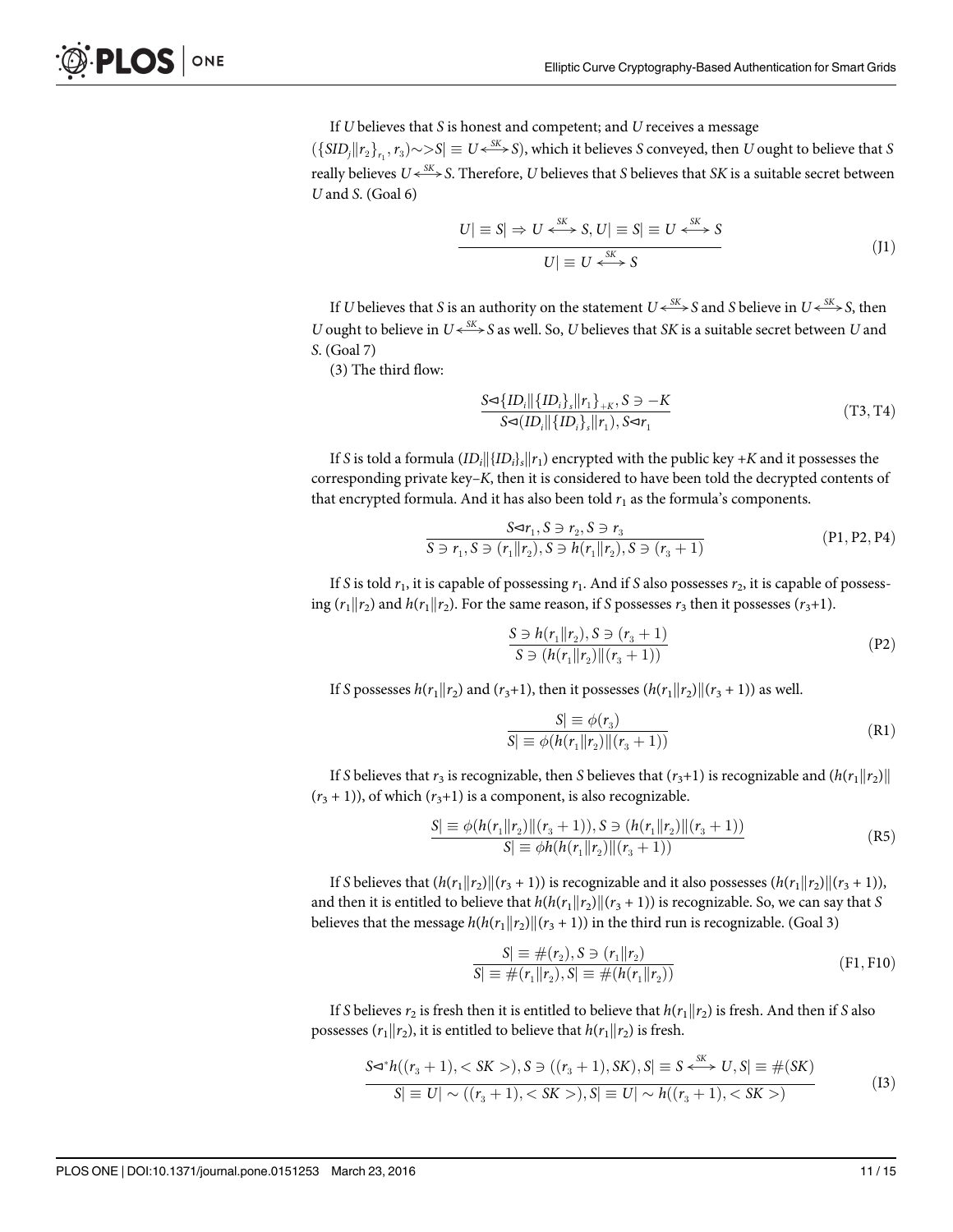If all of the following conditions hold: 1) S receives a formula consisting of a one way function of  $(r_3+1)$  and SK marked with a not-originated-here mark; 2) S possesses  $(r_3+1)$  and SK; 3) S believes SK is a suitable secret for itself and U; 4) S believes that SK is fresh. Then S is entitled to believe that U once conveyed  $((r_3+1), SK)$  and  $h(h(r_1||r_2)||(r_3 + 1))$ . Therefore, we can say that S believes that the message  $h(h(r_1||r_2)||(r_3 + 1))$  in the third run of the proposed protocol is conveyed from the U. (Goal 5)

$$
S| \equiv U| \sim ((r3 + 1), SK), S| \equiv \#(SK)
$$
  

$$
S| \equiv U| \sim SK, S| \equiv U \ni SK
$$
 (16, 17)

If S believes that U once conveyed the formula  $((r<sub>3</sub>+1), SK)$ , then it is entitled to believe that U once conveyed SK. And if S also believes that SK is fresh, then it is entitled to believe that  $U$ possesses SK. Therefore, S believes that SK is possessed by U. (Goal 8)

According to the GNY logic, we assume that  $U|\equiv S|\Rightarrow S|\equiv^*$ , that is, S believes that U is hon-<br>and competent and then we can deduce the following statement: est and competent, and then we can deduce the following statement:

$$
S| \equiv U| \Rightarrow U| \equiv^*, S| \equiv U| \sim (h(SK||(r_3 + 1)) \sim) U| \equiv U \stackrel{SK}{\longleftrightarrow} S), S| \equiv \#(SK||(r_3 + 1))
$$

$$
S| \equiv U| \equiv U \stackrel{SK}{\longleftrightarrow} S
$$
(J2)

If S believes that U is honest and competent, and S receives a message  $h(SK|| (r_3 + 1)) \sim > U \equiv$  $U \leftarrow^{SK} S$  which it believes is conveyed by U, then S ought to believe that U really believes  $U \leftarrow^{SK} S$ . So, we can conclude that in the proposed protocol, S believes that SK is a suitable secret between U and S. (Goal 9)

#### Complexity Analysis

In this section, we first summarize the functionalities of the proposed protocol, and then evaluate the computational cost of the protocol.

As an attractive feature, our protocol provides identity protection including the identities of the smart appliance and the substation. In the proposed protocol, the adversary cannot obtain the real identities of the smart appliance and the substation since the identities are transmitted in ciphertext. So even if the adversary compromises the secret  $(C_1, C_2)$  stored in the tamperresistant device and intercepts all the messages transmitted between the smart appliance and the substation, she/he cannot obtain the real identities of the smart appliance and the substation. In addition, the proposed protocol also provides mutual authentication and key agreement to protect the communications between the smart appliance and the substation. Next, we compare the computational cost of the proposed protocol with other related protocols. Some notations are defined as follows:

- 1.  $T_m$ : the time for executing a modular exponentiation operation.
- 2.  $T_e$ : the time for executing a scalar multiplication operation of elliptic curve.
- 3.  $T_h$ : the time for executing a one-way hash function.
- 4.  $T_{se}$ : the time for executing a symmetric key encryption operation.
- 5.  $T_{sd}$ : the time for executing a symmetric key decryption operation.
- 6.  $T_{ae}$ : the time for executing an asymmetric key encryption operation.

ONE

**LOS**I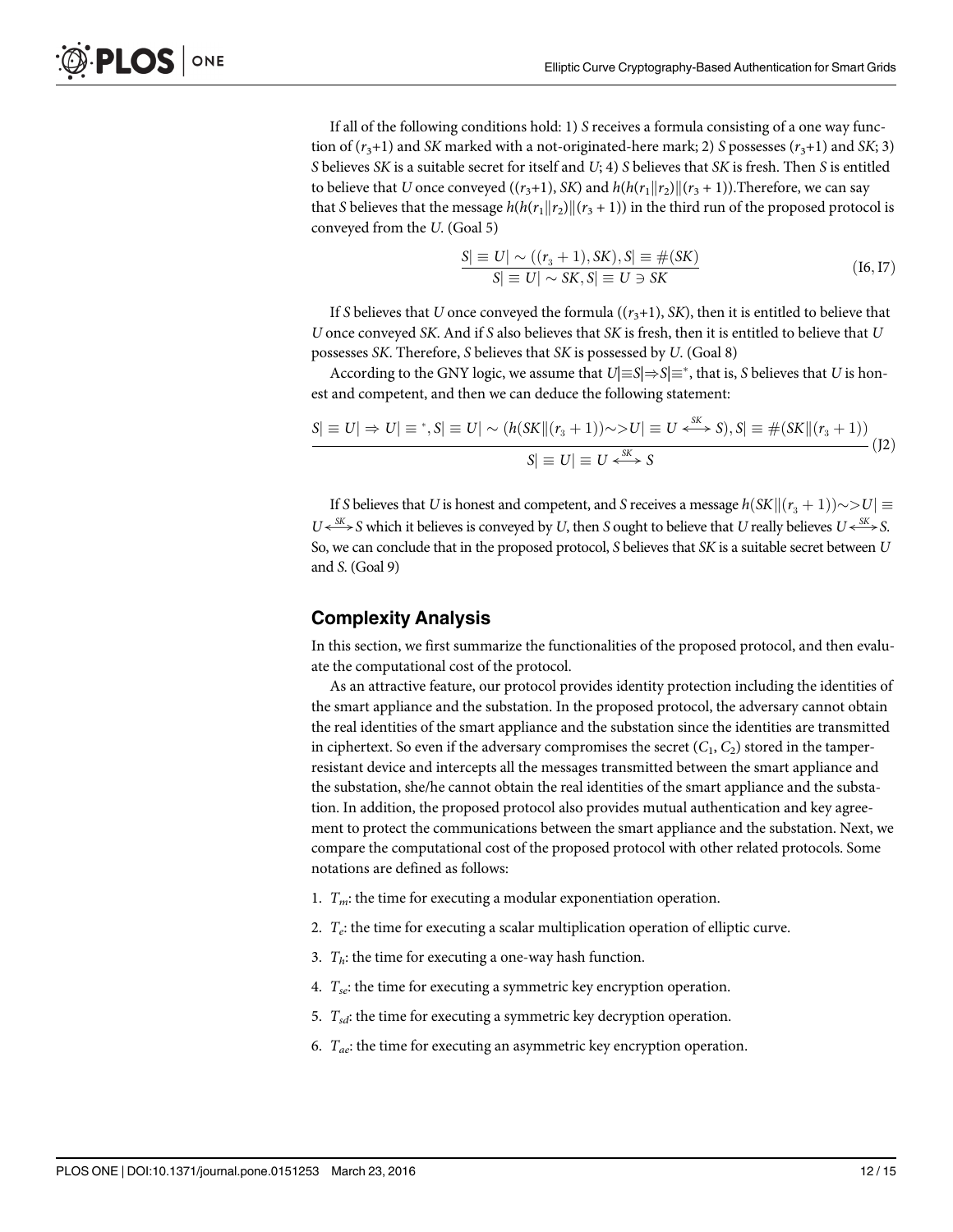<span id="page-12-0"></span>

|  |  |  | Table 2. Computational costs comparison between our protocol and others. |  |  |
|--|--|--|--------------------------------------------------------------------------|--|--|
|--|--|--|--------------------------------------------------------------------------|--|--|

|                 | Our protocol                                                                            | Chim et al.'s protocol [4]                       | Mostafa et al.'s protocol [5]                                               |
|-----------------|-----------------------------------------------------------------------------------------|--------------------------------------------------|-----------------------------------------------------------------------------|
| Smart appliance | $T_{\rm e}+T_{\rm ee}+T_{\rm sed}+T_{\rm h}$                                            | $2T_{ae}+T_{hmac}$                               | -----                                                                       |
| Substation      | $T_e + T_{ad} + 2T_{se} + T_{sd} + T_h$                                                 | $T_{hmac}$                                       | -----                                                                       |
| Control center  | -----                                                                                   | $2T_{ad}$                                        | -----                                                                       |
| <b>HAN</b>      | -----                                                                                   | -----                                            | $2T_m+T_{\text{eq}}+T_{\text{ed}}+T_b+T_{\text{hmac}}$                      |
| <b>BAN</b>      | -----                                                                                   | -----                                            | $2T_{m}+T_{ae}+T_{act}+T_h$                                                 |
| Total           | $T_{\text{eq}}+T_{\text{eq}}+2T_{\text{h}}+2T_{\text{e}}+2T_{\text{se}}+2T_{\text{sd}}$ | $2T_{\text{eq}}+2T_{\text{ed}}+2T_{\text{hmac}}$ | $2T_{\text{eq}}+2T_{\text{eq}}+2T_{\text{h}}+4T_{\text{m}}+T_{\text{hmac}}$ |
|                 |                                                                                         |                                                  |                                                                             |

HAN: home area network; BAN: building area network

doi:10.1371/journal.pone.0151253.t002

- 7.  $T_{ad}$ : the time for executing an asymmetric key decryption operation.
- 8.  $T_{hmac}$ : the time for executing a Hash-based Message Authentication Code (HMAC) operation

As shown in Table 2, in the proposed protocol, the computational cost at the substation  $S_i$ side is  $T_e+T_{se}$  during the initialization phase. One scalar multiplication operation  $T_e$  is used to compute the secret  $C_2 = SID_iP$ . And one symmetric key encryption operation  $T_{se}$  is used to generate another secret  $C_1 = E_s(ID_i)$  through using the system key s. In the authentication phase, the computational cost at the substation  $S_i$  side is  $T_{ad} + T_h + T_{sd} + T_{se}$ , and the computational cost at the smart appliance  $U_i$  side is  $T_{ae} + T_{sd} + T_e + T_h$ . The smart appliance  $U_i$  takes one asymmetric key encryption operation via the substation  $S_i$ 's public key pk to generate  $C_3$  =  $e_{pk}(\text{ID}_i||C_1||r_1)$ ; takes one symmetric key decryption operation to get SID<sub>i</sub> and r<sub>2</sub>; takes one scalar multiplication operation to compute  $SID<sub>i</sub>P$ ; and takes a one-way hash function operation to calculate  $C_5 = h(SK|| (r_3 + 1))$ . The substation  $S_i$  takes one asymmetric key decryption operation to get the smart appliance  $U_i$ 's identity  $ID_i$ , the random integer  $r_1$  and the authentication message  $C_1$ ; takes a one-way hash function operation to obtain  $h(SK|| (r_3 + 1))$ ; and takes one symmetric key decryption operation and one symmetric key encryption operation. So, the total computational cost of the proposed protocol is  $2T_e+T_{ae}+T_{ad}+2T_{se}+2T_h$ . The theoretical analysis and experimental results  $[25]$  show that the modular exponentiation operation  $T_m$  and the asymmetric key encryption/decryption operations  $T_{ae}/T_{ad}$  are much higher than that of the symmetric key encryption/decryption operations  $T_{se}/T_{sd}$  and the scalar multiplication operation of elliptic curve  $T_e$ . In addition, compared with the asymmetric key encryption/decryption operations  $T_{ae}/T_{ad}$  and the modular exponentiation operation  $T_{m}$ , the computational cost of hash function operation  $T_h$  could be ignored. Close analysis of the data in Table 2, shows that our proposed protocol is more efficient than and Mostafa et al.'s protocol [[5](#page-14-0)], because it eliminates the expansive modular exponentiation operations and reduces the numbers of asymmetric key encryption/decryption operations. In addition, compared with Chim et al.'s protocol [\[4](#page-14-0)], our protocol reduces the computational cost at the smart appliance side. Although Chim et al.'s protocol possesses better performance at the substation side in comparison with the proposed protocol, their protocol cannot support mutual authentication and fails to provide a key agreement.

Then, we discuss the communication and storage overhead by comparing our proposed protocol with other protocols. Since Mostafa et al.'s protocol do not use tamper-resistant device, we only compared storage overhead with Chim et al.'s protocol at the smart appliance side. In our protocol, the smart appliance needs to store a hash function and the secure information ( $C_1$ ,  $C_2$ ,  $pk$ ,  $P$ ), where  $C_1$ ,  $C_2$ , and  $P$  are 1024 bits, and  $pk$  is 128 bits. The total storage overhead needed at the tamper-resistant devices in our protocol is 3200 bits. In Chim et al.'s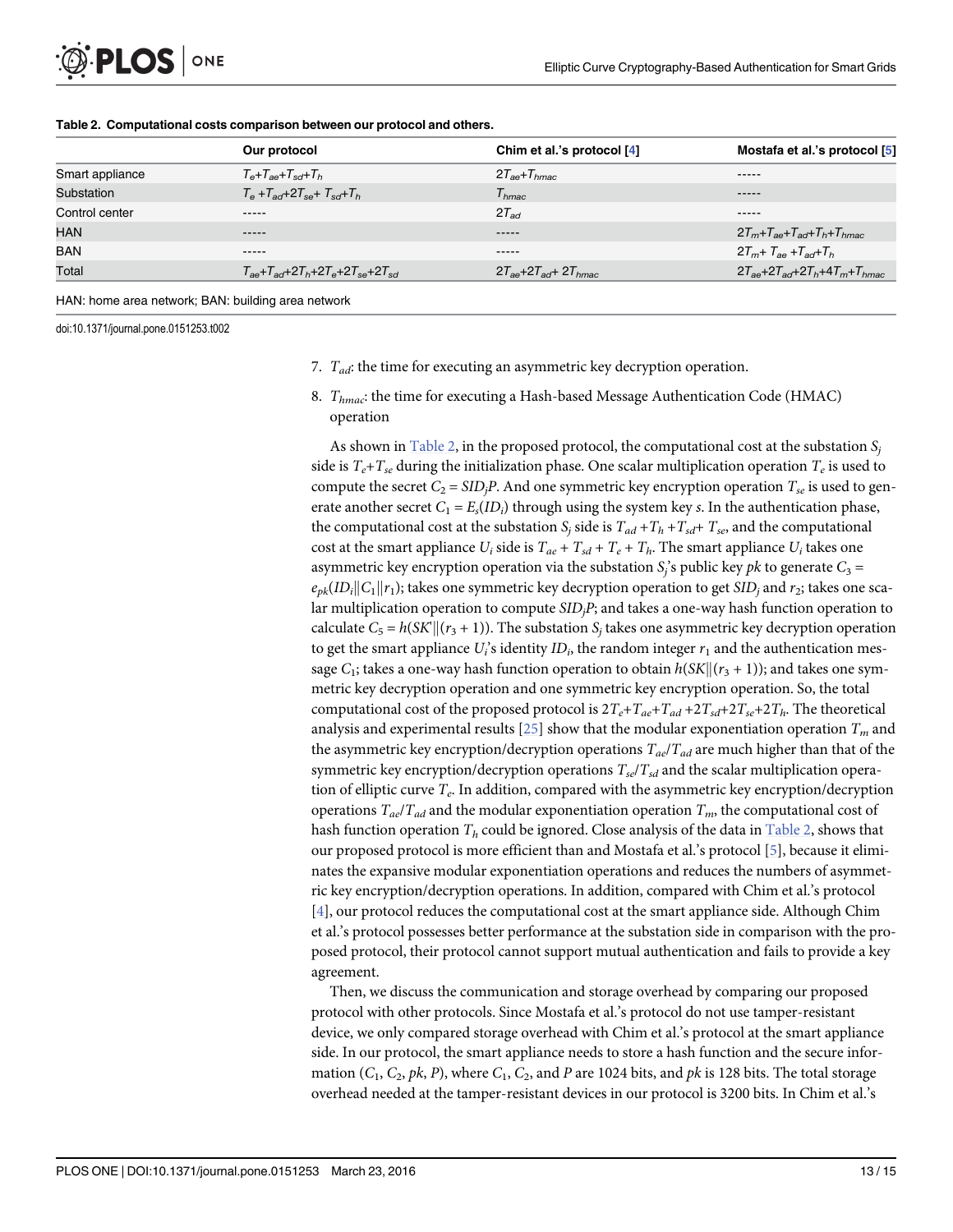<span id="page-13-0"></span>

|                                                  | Our protocol | Chim et al.'s protocol [4] | Mostafa et al.'s protocol [5] |
|--------------------------------------------------|--------------|----------------------------|-------------------------------|
| Storage overhead (tamper-resistance devise side) | 3200 bits    | 3232 bits                  | -----                         |
| Communication cost                               | 608 bits     | 4448 bits                  | 3744 bits                     |

#### Table 3. Communication costs and storage overhead comparison between our protocol and others.

doi:10.1371/journal.pone.0151253.t003

protocol, the tamper-resistant needs to store the public key  $Pub_{cc}$ , the secret key  $S_r$ , a pair private and public key, the identity of smart appliance  $RID_i$  and HMAC function. Where  $Pub<sub>cc</sub>$  is 1024 bits,  $S_r$  is 128 bits,  $RID_i$  is 32 bits and a pair key is 2048 bits. Therefore, the total overhead at the tamper-resistant devices side in Chim et al.'s protocol is larger than 3232 bits. As shown in Table 3, Compared with Chim et al.'s protocol, our proposed protocol reduced the storage overhead at the tamper-resistant side.

We hereby present the communication overhead of the proposed protocol. In our experiments, the user's ID was 32 bits, the timestamp was 32 bits, the random number was 64 bits, the signature was 160 bits, and a modular exponentiation was 512 bits. In addition, the output of a 256-bit AES was based on the input of the plaintext. We assume that RSA was adopted as public key encryption/decryption algorithm in protocols  $[4, 5]$  $[4, 5]$  $[4, 5]$ . The communication cost comparisons between our protocol and others are shown in Table 3. In our proposed protocol, the average communication cost was 608 bits. Compared with the protocols in [\[4,](#page-14-0) [5](#page-14-0)], the proposed protocol scaled down the communication cost significantly.

# Conclusion

An efficient authentication protocol with identity protection for smart grids has been proposed in this paper. In the proposed protocol, based on elliptic curve cryptography the substations and smart appliances realized mutual authentication and key agreement via a tamper-resistant device. In addition, the identities of the smart appliance and the substation are transmitted in ciphertext in the proposed protocol. So the adversary cannot obtain the real identities of the smart appliance and the substation. Furthermore, the completeness of the proposed protocol is demonstrated by Gong, Needham, and Yahalom (GNY) logic. And performance analysis shows that our proposed protocol increases efficiency in comparison with other related protocols. Therefore, the proposed protocol is more suitable for the smart grids.

# Acknowledgments

The authors are indebted to the staff at the secure communication institute at China University of Geosciences.

# Author Contributions

Conceived and designed the experiments: LZ ST. Performed the experiments: HL. Analyzed the data: LZ HL. Contributed reagents/materials/analysis tools: LZ HL. Wrote the paper: LZ.

# **References**

- [1.](#page-0-0) Northcote-Green J,Wilson R. Control and Automation of Electrical Power Distribution Systems. Boca Raton, Florida: CRC press, 2006.
- [2.](#page-0-0) ARC Advisory Group, SCADA Systems for Smart Grid, Available: [http://www.arcweb.com/Research/](http://www.arcweb.com/Research/Studies/Pages/SCADA-Power.aspx) [Studies/Pages/SCADA-Power.aspx.](http://www.arcweb.com/Research/Studies/Pages/SCADA-Power.aspx)
- [3.](#page-1-0) Salem AA. Electricity agents in smart grid markets. Computers in Industry. 2013; 64(3):235–241. doi: [10.1016/j.compind.2012.10.009](http://dx.doi.org/10.1016/j.compind.2012.10.009)